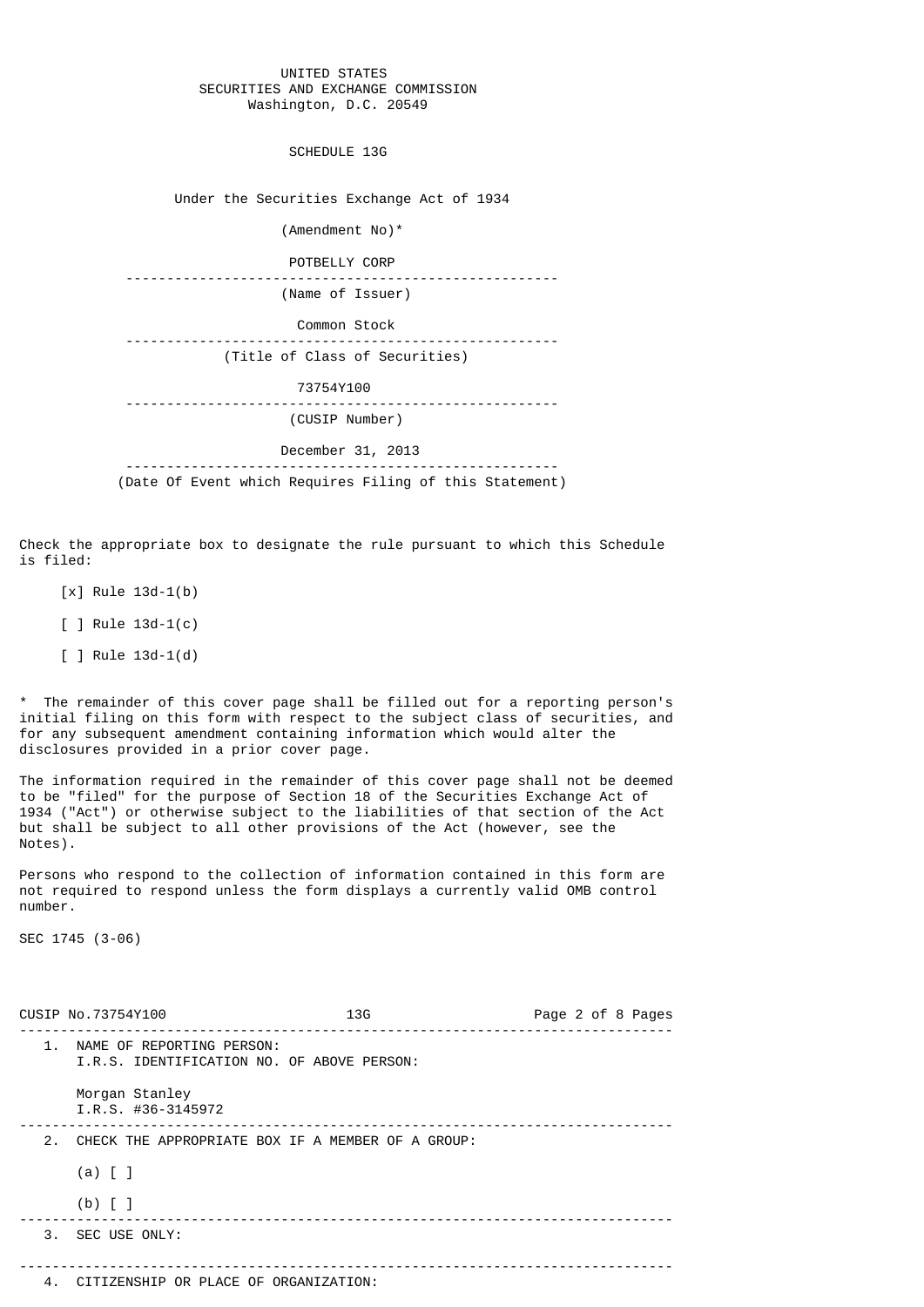| The state of organization is Delaware.                                    |                                                               |                                           |  |  |
|---------------------------------------------------------------------------|---------------------------------------------------------------|-------------------------------------------|--|--|
| NUMBER OF<br><b>SHARES</b><br><b>BENEETCTALLY</b>                         |                                                               | 5. SOLE VOTING POWER:<br>2,669,932        |  |  |
| OWNED BY<br><b>EACH</b><br>REPORTING                                      |                                                               | 6. SHARED VOTING POWER:<br>0              |  |  |
| <b>PERSON</b><br>WITH:                                                    |                                                               | 7. SOLE DISPOSITIVE POWER:<br>0           |  |  |
|                                                                           |                                                               | 8. SHARED DISPOSITIVE POWER:<br>2,669,932 |  |  |
| 9.<br>2,669,932                                                           | AGGREGATE AMOUNT BENEFICIALLY OWNED BY EACH REPORTING PERSON: |                                           |  |  |
| 10. CHECK BOX IF THE AGGREGATE AMOUNT IN ROW (9) EXCLUDES CERTAIN SHARES: |                                                               |                                           |  |  |
| 11.<br>9.2%                                                               | PERCENT OF CLASS REPRESENTED BY AMOUNT IN ROW (9):            |                                           |  |  |
| HC, CO                                                                    | 12. TYPE OF REPORTING PERSON:                                 |                                           |  |  |
|                                                                           |                                                               |                                           |  |  |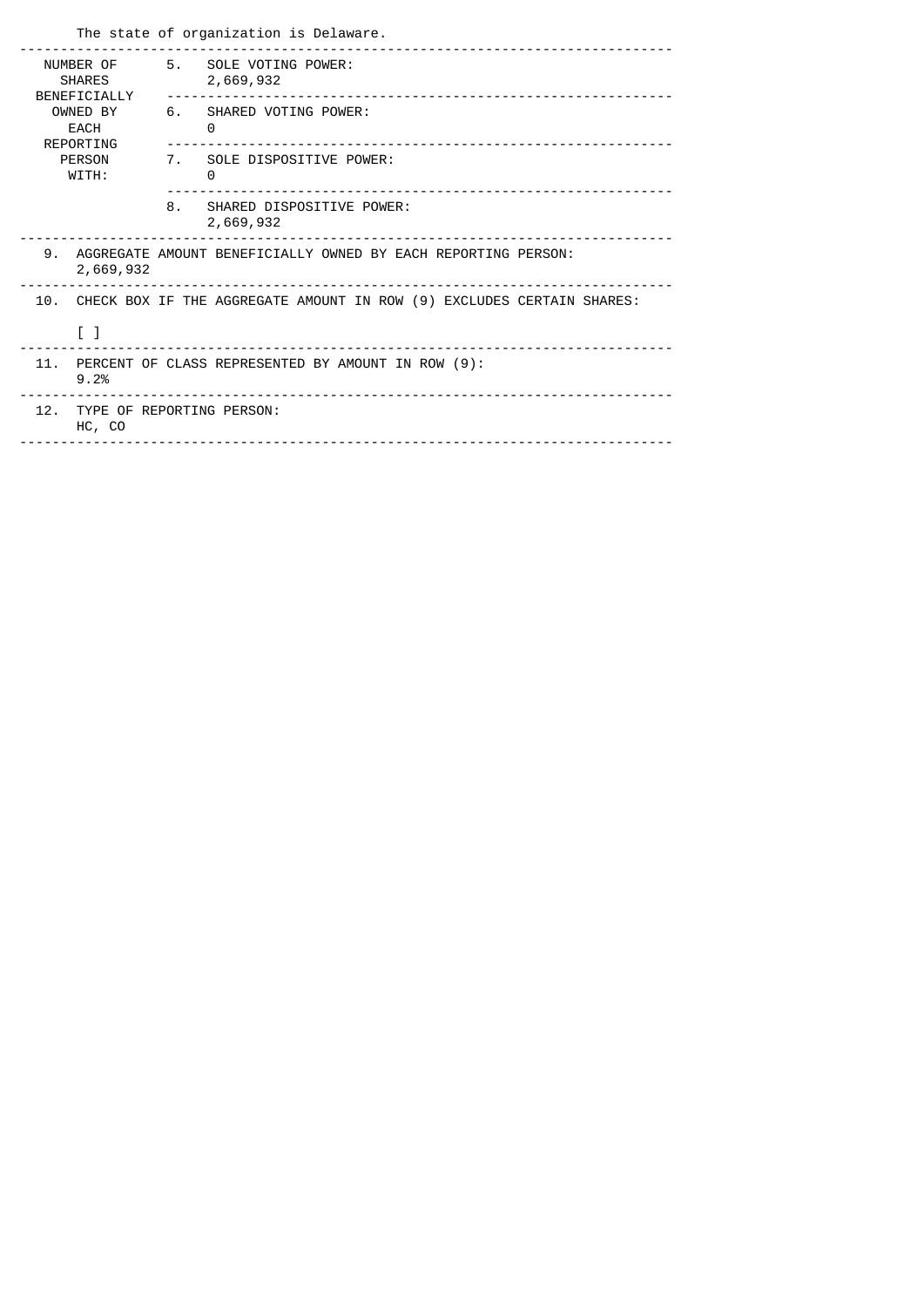|                                                                                  | CUSIP No.73754Y100                                                      |    |                                 | 13G                       |                                                                                                | Page 3 of 8 Pages                                                     |
|----------------------------------------------------------------------------------|-------------------------------------------------------------------------|----|---------------------------------|---------------------------|------------------------------------------------------------------------------------------------|-----------------------------------------------------------------------|
| 1.                                                                               | NAME OF REPORTING PERSON:<br>I.R.S. IDENTIFICATION NO. OF ABOVE PERSON: |    |                                 |                           |                                                                                                |                                                                       |
|                                                                                  | Morgan Stanley Investment Management Inc.<br>$I.R.S.$ #13-3040307       |    |                                 |                           |                                                                                                |                                                                       |
| 2.                                                                               |                                                                         |    |                                 |                           | CHECK THE APPROPRIATE BOX IF A MEMBER OF A GROUP:                                              |                                                                       |
|                                                                                  | $(a)$ $[$ $]$                                                           |    |                                 |                           |                                                                                                |                                                                       |
|                                                                                  | $(b)$ $[$ $]$                                                           |    |                                 |                           |                                                                                                |                                                                       |
|                                                                                  | 3. SEC USE ONLY:                                                        |    |                                 |                           |                                                                                                |                                                                       |
| __________________________<br>CITIZENSHIP OR PLACE OF ORGANIZATION:<br>4.        |                                                                         |    |                                 |                           |                                                                                                |                                                                       |
|                                                                                  | The state of organization is Delaware.                                  |    |                                 |                           |                                                                                                |                                                                       |
|                                                                                  | NUMBER OF 5. SOLE VOTING POWER:<br><b>SHARES</b>                        |    | 2,669,932                       |                           |                                                                                                |                                                                       |
| BENEFICIALLY ---------------<br>OWNED BY<br>EACH<br>REPORTING<br>PERSON<br>WITH: |                                                                         |    | 6. SHARED VOTING POWER:<br>0    |                           |                                                                                                |                                                                       |
|                                                                                  |                                                                         |    | 7. SOLE DISPOSITIVE POWER:<br>0 |                           |                                                                                                |                                                                       |
|                                                                                  |                                                                         | 8. | .<br>2,669,932                  | SHARED DISPOSITIVE POWER: |                                                                                                |                                                                       |
| 9.                                                                               | 2,669,932                                                               |    |                                 |                           | AGGREGATE AMOUNT BENEFICIALLY OWNED BY EACH REPORTING PERSON:                                  |                                                                       |
| 10.                                                                              |                                                                         |    |                                 |                           |                                                                                                | CHECK BOX IF THE AGGREGATE AMOUNT IN ROW (9) EXCLUDES CERTAIN SHARES: |
|                                                                                  | $\begin{bmatrix} 1 \end{bmatrix}$                                       |    |                                 |                           |                                                                                                |                                                                       |
|                                                                                  | 9.2%                                                                    |    |                                 |                           | ------------------------------------<br>11. PERCENT OF CLASS REPRESENTED BY AMOUNT IN ROW (9): |                                                                       |
|                                                                                  | 12. TYPE OF REPORTING PERSON:<br>IA, CO                                 |    |                                 |                           |                                                                                                |                                                                       |
|                                                                                  |                                                                         |    |                                 |                           |                                                                                                |                                                                       |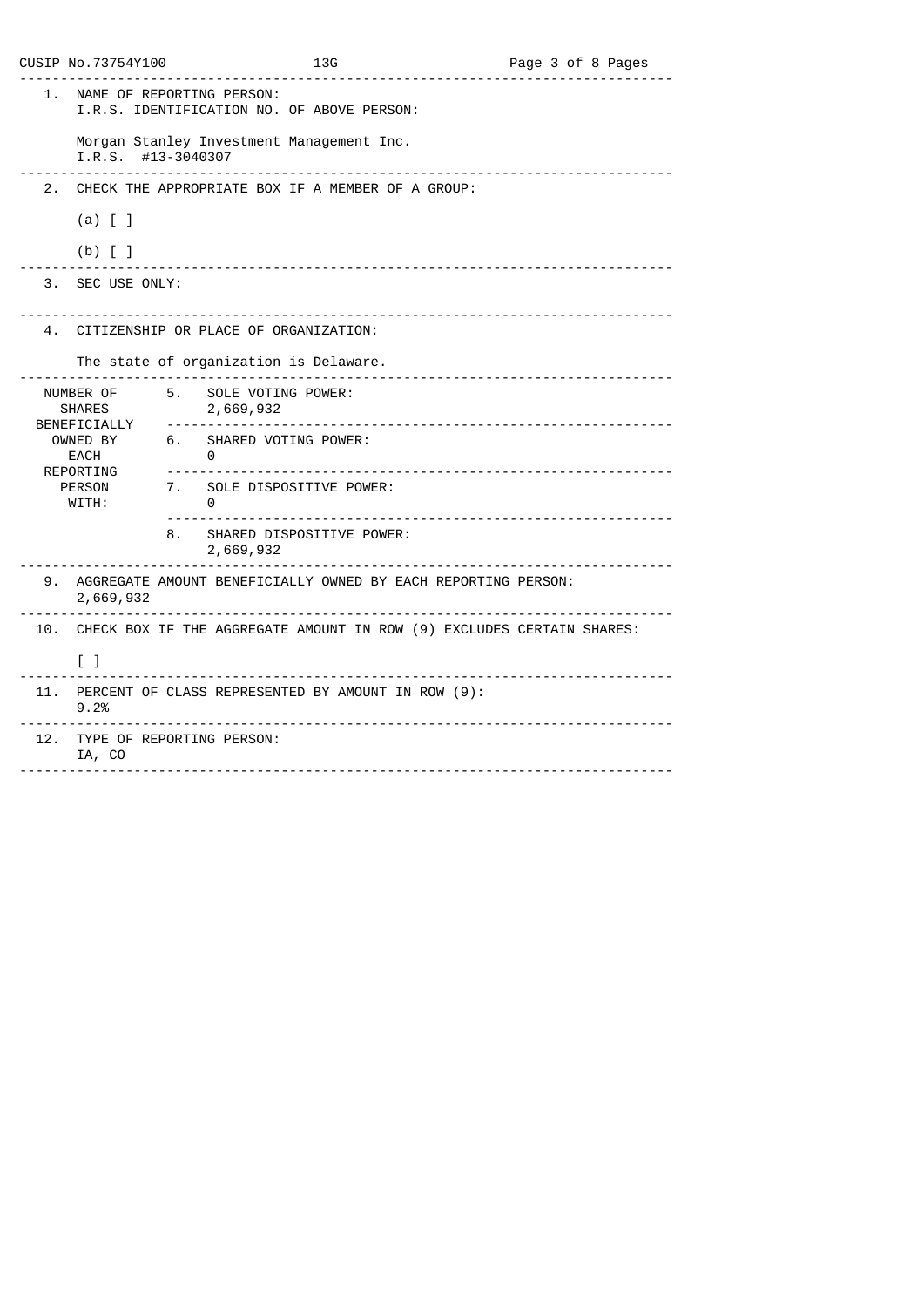| CUSIP No.73754Y100 |               | 13G                                                                                                                               | Page 4 of 8 Pages                                                 |
|--------------------|---------------|-----------------------------------------------------------------------------------------------------------------------------------|-------------------------------------------------------------------|
| Item 1.            | (a)           | Name of Issuer:                                                                                                                   |                                                                   |
|                    |               | POTBELLY CORP                                                                                                                     |                                                                   |
|                    | (b)           | Address of Issuer's Principal Executive Offices:                                                                                  |                                                                   |
|                    |               | 222 MERCHANDISE MART PLAZA<br>23RD FLOOR<br>CHICAGO IL 60654                                                                      |                                                                   |
| Item 2.            | (a)           | Name of Person Filing:                                                                                                            |                                                                   |
|                    |               | (1) Morgan Stanley<br>(2) Morgan Stanley Investment Management Inc.                                                               |                                                                   |
|                    | (b)           |                                                                                                                                   | Address of Principal Business Office, or if None, Residence:      |
|                    |               | $(1)$ 1585 Broadway<br>New York, NY 10036<br>(2) 522 Fifth Avenue<br>New York, NY 10036                                           |                                                                   |
|                    | (c)           | Citizenship:                                                                                                                      |                                                                   |
|                    |               | (1) The state of organization is Delaware.<br>(2) The state of organization is Delaware.                                          |                                                                   |
|                    | (d)           | Title of Class of Securities:                                                                                                     |                                                                   |
|                    |               | Common Stock                                                                                                                      |                                                                   |
|                    | (e)           | CUSIP Number:                                                                                                                     |                                                                   |
|                    |               | 73754Y100                                                                                                                         |                                                                   |
| Item 3.            |               | If this statement is filed pursuant to Sections $240.13d-1(b)$ or<br>$240.13d-2(b)$ or (c), check whether the person filing is a: |                                                                   |
|                    | (a)           | $(15 \text{ U.S.C. } 780)$ .                                                                                                      | Broker or dealer registered under Section 15 of the Act           |
|                    | $(b)$ $[$ $]$ | Bank as defined in Section $3(a)(6)$ of the Act<br>$(15 \cup S.C. 78c)$ .                                                         |                                                                   |
|                    | $(c)$ [ ]     | $(15 \tU.S.C. 78c).$                                                                                                              | Insurance company as defined in Section $3(a)(19)$ of the Act     |
|                    | $(d)$ $[$ $]$ | Investment company registered under Section 8 of the<br>Investment Company Act of 1940 (15 U.S.C. 80a-8).                         |                                                                   |
|                    | $(e)$ $[x]$   | An investment adviser in accordance with Section<br>$240.13d-1(b)(1)(ii)(E);$<br>Morgan Stanley Investment Management Inc.        |                                                                   |
|                    |               | with Section 240.13d-1(b)(1)(ii)(F);                                                                                              | (f) [ ] An employee benefit plan or endowment fund in accordance  |
|                    | $(g)$ $[x]$   | with Section $240.13d-1(b)(1)(ii)(G);$<br>Morgan Stanley                                                                          | A parent holding company or control person in accordance          |
|                    |               | Federal Deposit Insurance Act (12 U.S.C. 1813);                                                                                   | (h) $[ ]$ A savings association as defined in Section 3(b) of the |
|                    |               | investment company under Section $3(c)(14)$ of the<br>Investment Company Act of 1940 (15 U.S.C. 80a-3);                           | (i) [ ] A church plan that is excluded from the definition of an  |
|                    |               | (j) $[ ]$ Group, in accordance with Section 13d-1(b)(1)(ii)(J).                                                                   |                                                                   |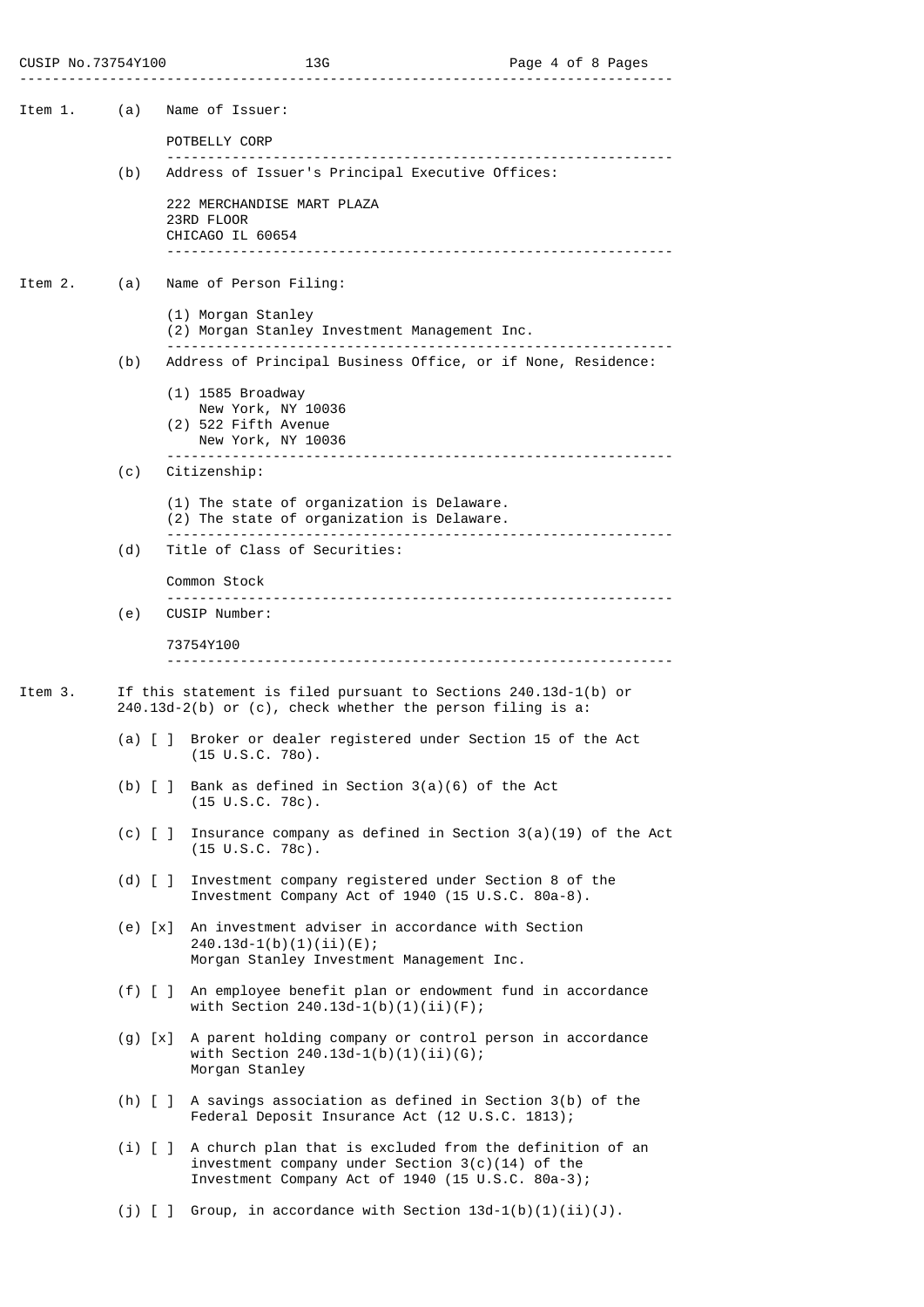- Item 4. Ownership as of December 31, 2013.\*
	- (a) Amount beneficially owned: See the response(s) to Item 9 on the attached cover page(s).
	- (b) Percent of Class: See the response(s) to Item 11 on the attached cover page(s).
	- (c) Number of shares as to which such person has:
		- (i) Sole power to vote or to direct the vote: See the response(s) to Item 5 on the attached cover page(s).
		- (ii) Shared power to vote or to direct the vote: See the response(s) to Item 6 on the attached cover page(s).
		- (iii) Sole power to dispose or to direct the disposition of: See the response(s) to Item 7 on the attached cover page(s).
		- (iv) Shared power to dispose or to direct the disposition of: See the response(s) to Item 8 on the attached cover page(s).
- Item 5. Ownership of Five Percent or Less of a Class.
	- Not Applicable
- Item 6. Ownership of More Than Five Percent on Behalf of Another Person.

Not Applicable

Item 7. Identification and Classification of the Subsidiary which Acquired the Security Being Reported on By the Parent Holding Company.

See Exhibit 99.2

Item 8. Identification and Classification of Members of the Group.

Not Applicable

Item 9. Notice of Dissolution of Group.

Not Applicable

Item 10. Certification.

 By signing below I certify that, to the best of my knowledge and belief, the securities referred to above were acquired and are held in the ordinary course of business and were not acquired and are not held for the purpose of or with the effect of changing or influencing the control of the issuer of the securities and were not acquired and are not held in connection with or as a participant in any transaction having that purpose or effect.

\* In Accordance with the Securities and Exchange Commission Release No. 34-39538 (January 12, 1998) (the "Release"), this filing reflects the securities beneficially owned, or that may be deemed to be beneficially owned, by certain operating units (collectively, the "MS Reporting Units") of Morgan Stanley and its subsidiaries and affiliates (collectively, "MS"). This filing does not reflect securities, if any, beneficially owned by any operating units of MS whose ownership of securities is disaggregated from that of the MS Reporting Units in accordance with the Release.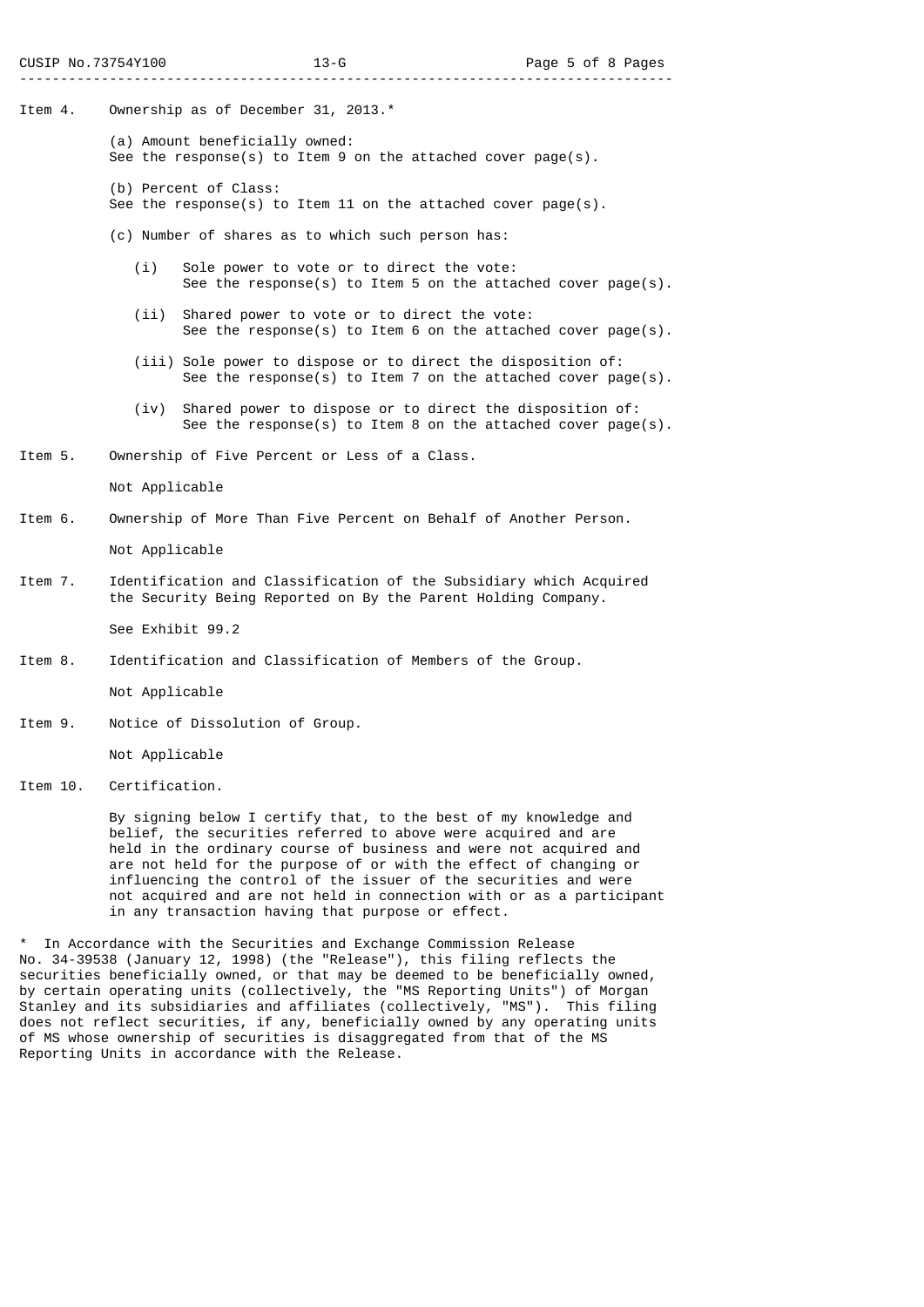## Signature.

After reasonable inquiry and to the best of my knowledge and belief, I certify that the information set forth in this statement is true, complete and correct.

Date: February 11, 2014

Signature: /s/ Marielle Giudice -------------------------------------------------------------------- Name/Title: Marielle Giudice/Authorized Signatory, Morgan Stanley -------------------------------------------------------------------- MORGAN STANLEY Date: February 11, 2014 Signature: /s/ Stefanie Chang Yu --------------------------------------------------------------------

Name/Title: Stefanie Chang Yu/Chief Compliance Officer, Morgan Stanley Investment Management Inc. -------------------------------------------------------------------- MORGAN STANLEY INVESTMENT MANAGEMENT INC.

| EXHIBIT NO. | EXHIBITS               | PAGE |  |
|-------------|------------------------|------|--|
|             |                        |      |  |
| 99.1        | Joint Filing Agreement |      |  |
| 99.2        | Item 7 Information     |      |  |

Attention. Intentional misstatements or omissions of fact constitute federal criminal violations (see 18 U.S.C. 1001).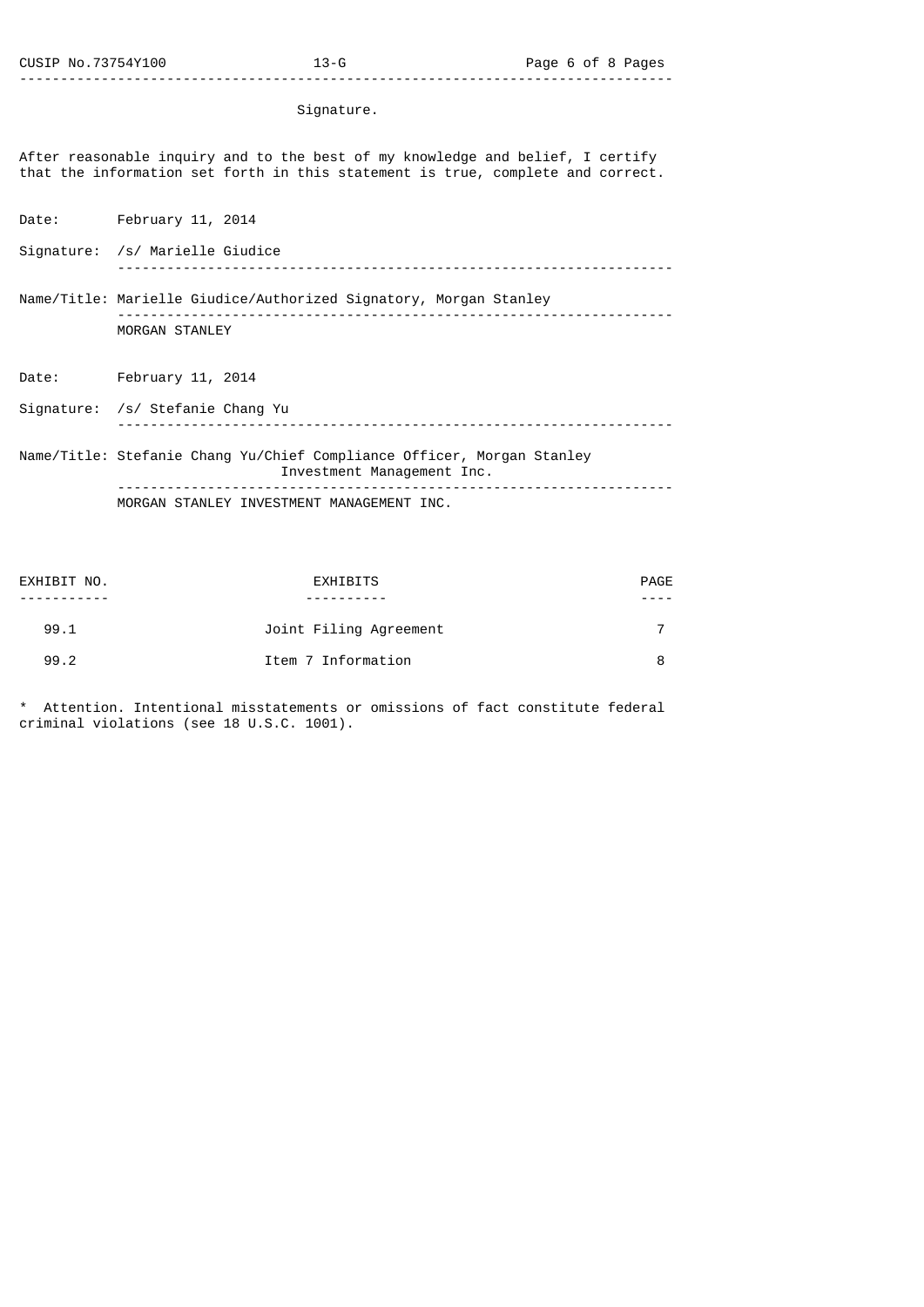## EXHIBIT NO. 99.1 TO SCHEDULE 13G JOINT FILING AGREEMENT

---------------------------------------------------

 February 11, 2014 ---------------------------------------------------

 MORGAN STANLEY and MORGAN STANLEY INVESTMENT MANAGEMENT INC., hereby agree that, unless differentiated, this Schedule 13G is filed on behalf of each of the parties.

MORGAN STANLEY

 BY: /s/ Marielle Giudice --------------------------------------------------------------------- Marielle Giudice/Authorized Signatory, Morgan Stanley

MORGAN STANLEY INVESTMENT MANAGEMENT INC.

 BY: /s/ Stefanie Chang Yu --------------------------------------------------------------------- Stefanie Chang Yu/Chief Compliance Officer, Morgan Stanley Investment Management Inc.

\* Attention. Intentional misstatements or omissions of fact constitute federal criminal violations (see 18 U.S.C. 1001).